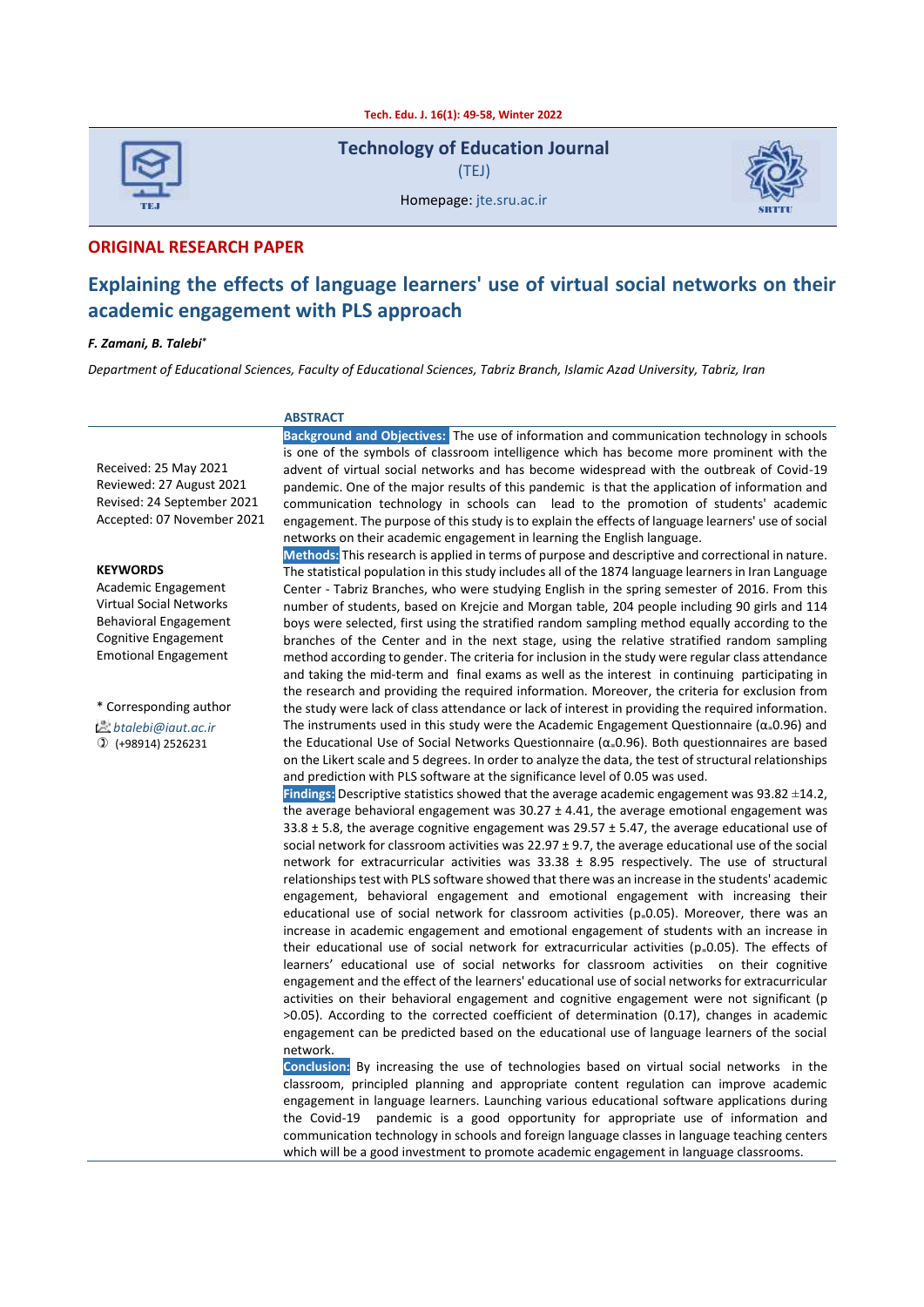|                             |                          | <b>SHELF</b> AND AND<br>$\frac{1}{2} \left( \frac{1}{2} \right) \left( \frac{1}{2} \right) \left( \frac{1}{2} \right) \left( \frac{1}{2} \right)$<br>--- |  |  |
|-----------------------------|--------------------------|----------------------------------------------------------------------------------------------------------------------------------------------------------|--|--|
| <b>NUMBER OF REFERENCES</b> | <b>NUMBER OF FIGURES</b> | <b>NUMBER OF TABLES</b>                                                                                                                                  |  |  |
| 63                          |                          |                                                                                                                                                          |  |  |
|                             |                          |                                                                                                                                                          |  |  |

# **مقاله پژوهشی**

# **تبیی ن اثرات استفاده زبانآموزان از شبکه های اجتماعی مجازی بر درگیری تحصیلی آنان با رو یکرد PLS**

## **فخری زمانی، بهنام طالبی \***

تاریخ اصالح: 02 مهر 1400

گروه علوم تربیتی ، واحد تبریز، دانشگاه آزاد اسالمی، تبریز، ایران

## **چکیده**

تاریخ دریافت: 04 خرداد 1400 تاریخ داوری: 5 شهریور 1400 تاریخ پذیرش: 16 آبان 1400 **پیشینه و اهداف:** کاربرد فنآوری اطالعات و ارتباطات در مدارس از نمادهای هوشمندسازی کالسهای درس است که با ظهور شبکههای اجتماعی مجازی نمود بیشتری پیدا کرده و با شیوع بیماری کووید ۱۹، فراگیر شده است. یکی از پیامدهای عمده این فراگیری، کاربرد فنآوری اطلاعات و ارتباطات در مدارس است که میتواند موجب ارتقاء درگیری تحصیلی دانشآموزان باشد. هدف از پژوهش حاضر تبیین اثرات استفاده زبانآموزان از شبکههای اجتماعی بر درگیری تحصیلی آنان در یادگیری زبان انگلیسی میباشد.

**روشها:** این تحقیق از نظر هدف، کاربردی و از نظر ماهیت، توصیفی از نوع همبستگی است. جامعه آماری در این تحقیق شامل کلیه زبانآموزان مشغول به تحصیل در کانون زبان ایران – شعبات تبریز به تعداد ۱۸۷۴ نفر میباشد که در ترم بهار ۱۳۹۶ مشغول به تحصیل زبان انگلیسی بودهاند. از این تعداد براساس جدول کرجسی و مورگان و ابتدا با استفاده از روش نمونهگیری تصادفی طبقهای و بهطور مساوی برحسب شعبات کانون و در مرحله بعد با روش نمونهگیری تصادفی طبقهای نسبی برحسب جنسیت، تعداد 204 نفرشامل 90 نفر دختر و 114 نفر پسر انتخاب شدهاند. معیار ورود به مطالعه، حضور منظم در کلاسهای آموزشی و امتحانات میان ترم و پایان ترم و نیز تمایل به ادامه مشارکت در پژوهش و ارائه اطلاعات بوده و معیار خروج از پژوهش، عدم حضور منظم در کلاسها و یا عدم تمایل به ارائه اطلاعات بوده است. ابزار مورد استفاده در این پژوهش، پرسشنامه درگیری تحصیلی (۵/۹۶۰=α) و پرسشنامه استفاده آموزشی از شبکه اجتماعی (۵/۹۶۰=α) بوده است. هر دو پرسشنامه براساس طیف لیکرت و ۵ درجهای میباشد. بهمنظور تجزیه و تحلیل دادهها، از آزمون روابط ساختاری و پیش بینی با نرم افزار PLS و در سطح معناداری /05 0 استفاده شده است.

**یافته ها:** شاخصهای توصیفی نشان داد: میانگین درگیری تحصیلی،14/2±93/82 میانگین درگیری رفتاری ±30/27 /41 ،4 میانگین درگیری هیجانی 3/۸ ± ۵/۸ میانگین درگیری شناختی 29/۵۷ ± ۵/۴۷، میانگین استفاده آموزشی از شبکه اجتماعی برای فعالیت کالسی 22/97 ± ،9/7 میانگین استفاده آموزشی از شبکه اجتماعی برای فعالیت فراکالسی 33/38 ± 8/95 میباشد. استفاده از آزمون روابط ساختاری با نرم افزار PLS نشان داد: درگیری تحصیلی، درگیری رفتاری و درگی ری هیجانی زبانآموزان با افزایش میزان استفاده آموزشی آنان از شبکه اجتماعی برای فعالیت کلاسی، افزایش مییابد (P=٠/٠۵). درگیری تحصیلی و درگیری هیجانی زبانآموزان با افزایش میزان استفاده آموزشی آنان از شبکه اجتماعی برای فعالیت فراکلاسی، افزایش می یابد(P=۰/۰۵). اثرات استفاده آموزشی زبانآموزان از شبکه اجتماعی برای فعالیت کلاسی، بر درگیری شناختی و استفاده آموزشی زبانآموزان از شبکه اجتماعی برای فعالیت فراکلاسی، بر درگیری رفتاری و درگیری شناختی معنادار نمیباشد (۵/05+ P). با توجه به ضریب تعیین تصحیح شده میتوان ۱۷ درصد تغییرات درگیری تحصیلی را براساس میزان استفاده آموزشی زبانآموزان از شبکه اجتماعی پیش بینی نمود.

نتیجه *گ*یری: با افزایش کاربست فنآوریهای مبتنی بر شبکه اجتماعی مجازی در کلاس درس، برنامهریزی اصولی و تنظیم محتوای مناسب میتوان درگیری تحصیلی را در زبانآموزان ارتقاء داد. راه اندازی نرمافزارهای مختلف آموزشی در دوران شیوع کرونا، فرصت مناسبی برای استفاده متناسب از فنآوری اطالعات و ارتباطات در مدارس و کالسهای آموزش زبان خارجی در مراکز آموزش زبان میباشد که سرمایهگذاری مناسبی برای ارتقاء درگیری تحصیلی در کلاسهای درس خواهد بود. شبکه اجتماعی مجازی درگیری رفتاری درگیری شناختی درگیری عاطفی

**واژگان کلیدی:**  درگیری تحصیلی

\* نویسنده مسئول *btalebi@iaut.ac.ir*  $.915-7075771$  1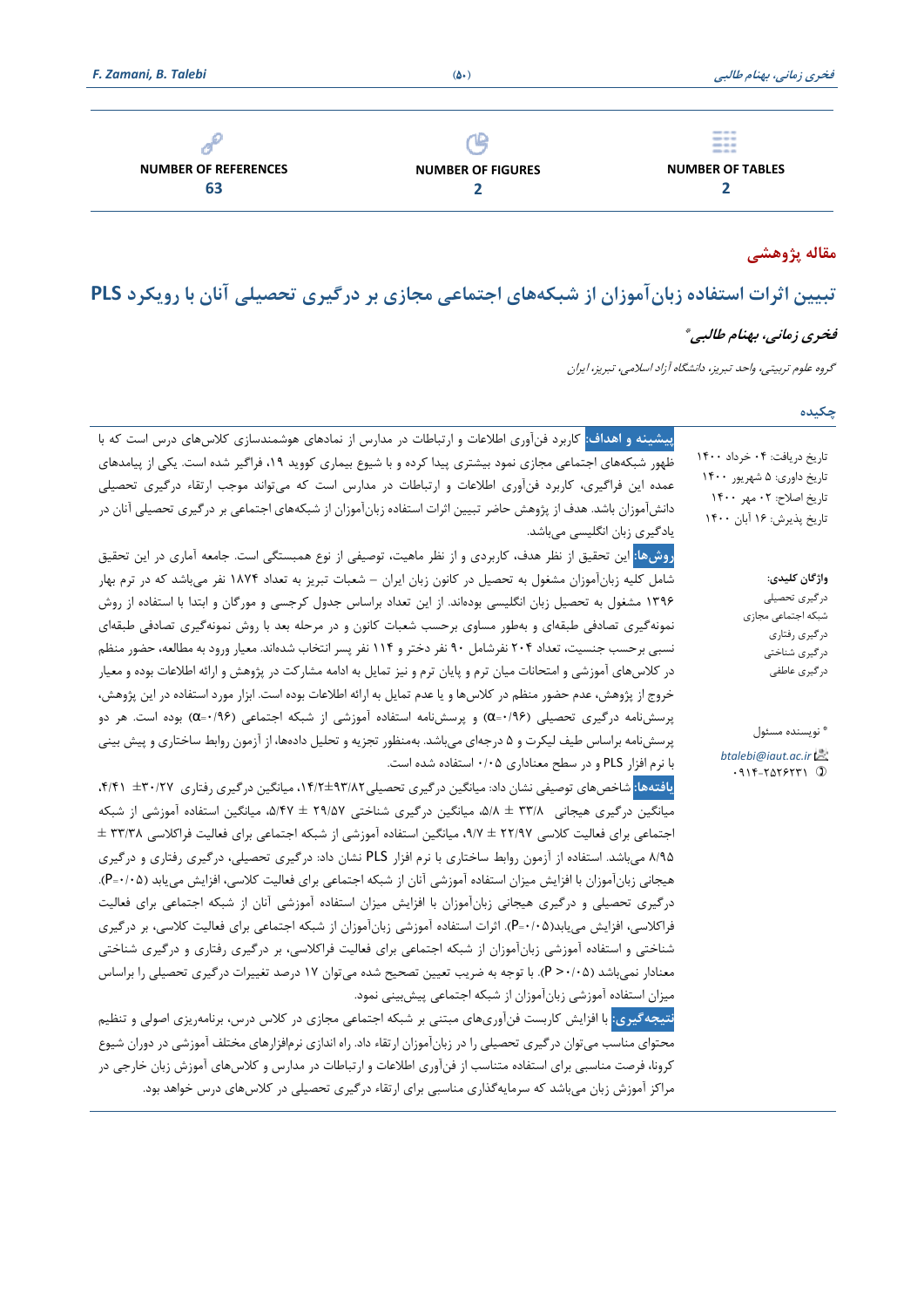**نشریه علمی فناوری آموزش، جلد ،16 شماره ،1 زمستان <sup>1400</sup> )**51**(** *2022 Winter 49-58, :)1(16 .J .Edu of .Tech*

#### **مقدّمه**

مهم ترین چالش آموزش در قرن بیست و یکم و هزاره فن آوری اطالعات، تربیت نسل آماده برای مقابله با تغییرات مداوم و پیچیدهای است که در عصر پست مدرنیسم قابلیت پیش بینی پایینی دارد. در این میان رسانه های اجتماعی از جمله اینترنت ]1[. و شبکه های اجتماعی مجازی ]2[ از ابزارها ی تعیینکننده فراگیر و یکی از گزینههای مورد توجه برای یر کردن خلأهای آموزشی است [۳،۴] که نوآوریها در این عرصه نیز در حال توسعه میباشد ]5[.

کاربرد شبکه های مجاز ی اجتماعی بر دانش ]6[ ، مهارت ]7[ ، کارآیی ]8[، پیشرفت تحصیلی ]9[ و درگیر ی تحصیلی ]10[ دانش آموزان نقش مؤثر ی دارد. نگاهی به ویژگیهای تدر یس اثربخش نیز نشان میدهد که پژوهشگران زیادی کاربرد فنآور ی های نوین در تدریس را در راستای اثربخشی تدریس توصیه نموده اند ]11،12[ و استفاده معلمان از شبکه های اجتماعی در آموزش می تواند به پیشرفت تحصیلی ]13[ انعطاف بیشتر در تدریس و اثربخشی بیشتر آن منجر ]14[ و نیز تعامل اجتماعی باالیی را در جریان یاددهی – یادگیری فراهم نماید ]15[. به این ترتیب با تکیه بر کاربست شبکههای اجتماعی مجازی در آموزش و استفاده از آموزش مجازی، می توان عملکرد ، مهارت و احساس بهتر ی در فراگیران ایجاد کرد ]16[ و تحقیقات پیشین عملکرد بهتر در یادگیری و نگرش مثبت فراگیران آموزش مجازی  $\lceil 1$  را نشان دادهاند. عوامل مختلفی از ساختار روانی و ویژگیهای روانشناختی فراگیران بر موفقیت و بهویژه عملکرد تحصیلی آنان مؤثر است ]18[. بر این اساس، درگیری تحصیلی یکی از عواملی روانشناختی کلیدی در بررسی مسائل تحصیلی فراگیران و یکی از عوامل کلیدی مؤثر در عملکرد تحصیلی ]19[ و مرتبط با ادراک دانش آموز از معلم و همکالسی ها و خودکارآمدی ]20[ و ی میباشد. درگیری زمانی اتفاق میافتد که فرد با توجه به تجارب و دانش پیشین خود با موقعیت یادگیری جدید و چالش برانگی ز روبرو میشود و با انگیزه یادگیری باال ]21[ در نتیجه تعامل با محیط، دانش جدید خود را شکل داده و سعی میکند بهصورت مستقیم در دست یابی به نتایج مورد انتظار، نقش ایفاء کند و از این طریق درگیر ی تحصیلی کاهش استرس و افزایش رضا یت را بهدنبال دارد ]22[. درگیری تحصیلی یک سازه مناسب برای درک مشارکت دانش آموز در فضای آموزشی آنالین هست ]23[ درگیری تحصیلی بهعنوان الگویی سازگارانه براساس نقاط قوت دانش آموز در برابر استرس، اضطراب، خستگی و فرسودگی می باشد که بهوسیله ویژگی هایی همچون قدرت، سطح باالیی از انرژ ی، پافشار ی و تالش، فداکار ی و غوطه ور شدن در تکلیف معین و تعهد نسبت به آن شناسایی میشود ]24[. درگیری به عنوان یک اصطالح نسبتاً جدید ]25[ و چند بعدی ]26،27[ دارا ی سه بعد درگیری رفتاری ، درگیری شناختی و درگیری انگیزشی است ] 26،28[ . درگیری شناختی، شامل تلاش فرد برای انتخاب و به کارگیری انواع فرایندها و راهبردهای شناختی و فراشناختی است که برای یادگیری مفید است ]29[.

درگیری انگیزشی یا هیجانی به عنوان واکنش هیجانی مثبت یا منفی نسبت به معلمان، همکلاسان و فعالیتهای یادگیری [28] قابل مشاهده است و درگیری رفتاری در مدرسه، توصیفی از تلاش و پایداری دانش آموز در فعالیت های یادگیری است ]29[. درگیری تحصیلی از متغیرهای مهم در حوزه آموزش و یادگیری است که عامل کلیدی در پیشرفت تحصیلی [۲۱] است و ارتقاء آن یکی از جنبه های کلیدی تلاشهای برنامهریزی شده در راستای کاهش افت تحصیلی میباشد [۲۷] از طرفی روابط بین فردی می تواند سرعت یادگیری و درگیری فعّال را تسهیل کرده و در درگیری و مشارکت نقش ا یفاء کند. زبانآموزانی که احساس بیاهمیّت بودن یا طرد شدن دارند، درگیری در فعالیت های کالسی را خستهکننده همراه با نارحتی و خشم گزارش می کنند و شبکه های اجتماعی به این روابط بین فردی و اجتماعی کمک میکنند ]30[. باید گفت که جنبههای اجتماعی کلاسها تا حد زیادی درگیری دانش آموزان در یادگیری را نشان میدهند. در همین راستا، کیفیت روابط معلم با زبان آموزان، با میزان درگیری درکالس ارتباطی معنادار دارد ]29،31[. همچنین روابط حمایت گرانه معلمان باعث افزایش رفتار اجتماعی و درگیری ذهنی زبانآموزان در مدرسه میشود ]32[. استفاده از شبکه های اجتماعی در دهه اخیر به طور روزافزونی از طریق کامپیوتر و تلفن همراه در حال گسترش بوده و بخش جدایی ناپذی ر زندگی افراد شده است ]33[. در مورد تأثیر استفاده از شبکههای اجتماعی مجازی بر عملکرد تحصیلی، تاکنون مطالعات مختلفی در دنیا انجام گرفته که نشان دهنده نتایج مختلفی است. کریشنر و کارپینسکی ( Kirschner Karpinski( )2010 )گزارش داده اند که استفاده کنندگان از فیس بوک، معدل کل کمتری داشته و ساعات کمتری را به مطالعه پرداخته اند ]34[. فلیزونی و گودوی (Felisoni, Godoi) (۲۰۱۸) دریافت که صرف ۱۰۰ دقیقه وقت در روز در فضای مجازی موجب افت تحصیلی به اندازه ۶ نمره در بازه نمره صفر تا 100 میباشد ]35[ . کولورو و وارگوس)Varughese ,Kolluru( )2017 )دریافتند که جستجوی محتوا توسط فراگیران، موجب بهبود پیشرفت تحصیلی آنان میشود ]36[. دیوگ )Diug )و همکاران )2016( نشان دادند دانش آموزانی که فعاالنه در توئیتر درگیرند در امتحانات نیمسال و پایان سال نتایج بهتر ی بهدست می[ورند [۳۷]. هامیلتون (Hamilton) و همکاران (۲۰۲۰) در مطالعهای در آمریکا نشان دادند، بیشتر دانشجویان فنآوری را برای موفقیت تحصیلی خود ارزشمند میدانند [۳۸]. جعفر و الاد (۲۰۱۶) اثرگذاری استفاده آموزشی از فیس بوک بر عملکرد تحصیلی را نشان دادند [۳۹]، والتون، وایت و روس (Walton, White, Ross) بر اثر موفق نوآ وری آموزشی بر تغییر رفتار در فیسبوک پی بردند ]40[. سماوی و همکاران (۱۳۹۴) در مطالعه خود به بررسی رابطه درگیری شناختی، درگیر ی هیجانی، درگیر ی رفتاری و خودکارآمدی تحصیلی با پیشرفت تحصیلی پرداختند. نتایج نشان داد که درگیر ی شناختی، هیجانی و رفتاری می تواند پیشرفت تحصیلی را به شکل معناداری پیش بینی کند. همچنین نتایج نشان داد که بین درگیری شناختی،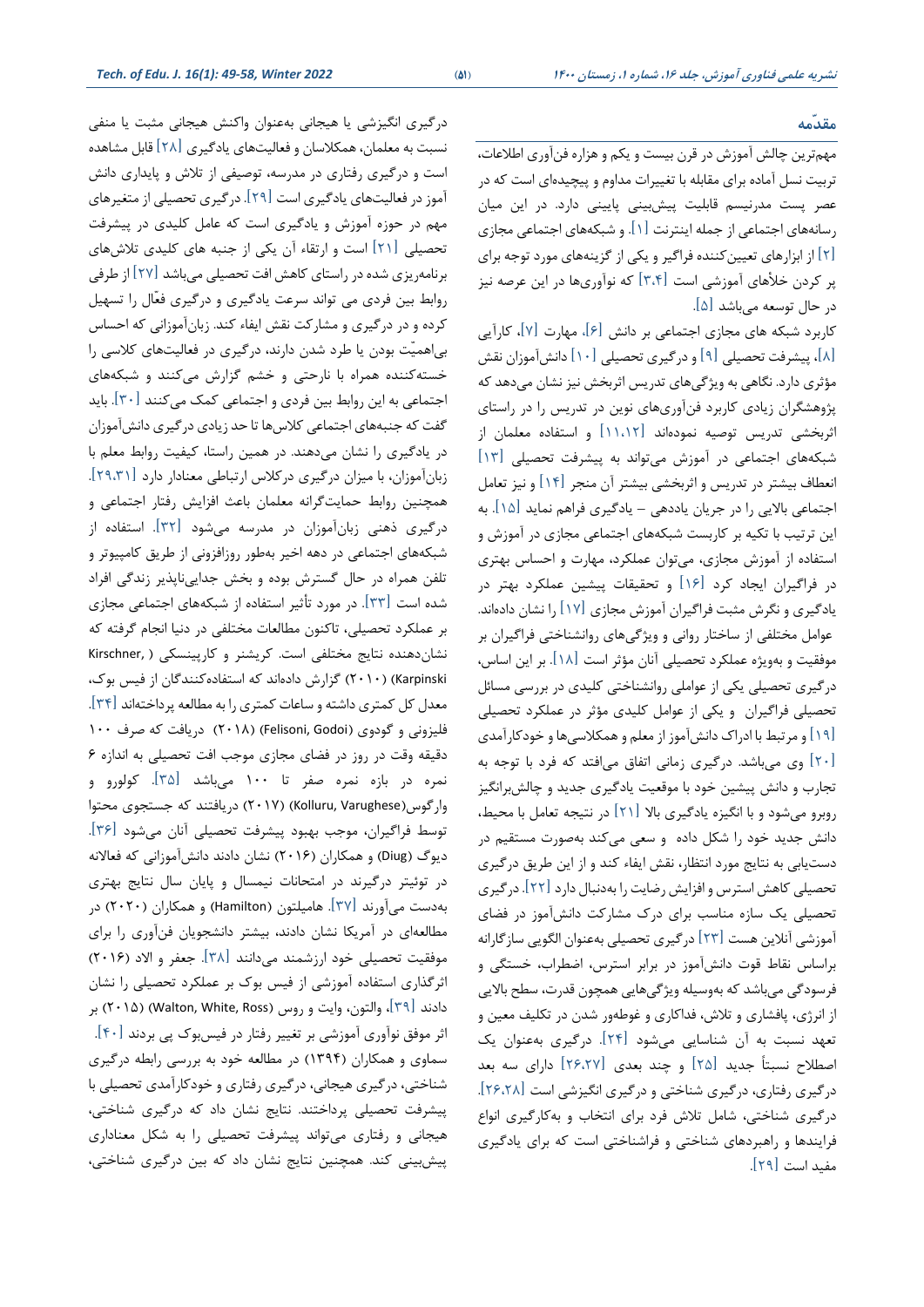**فخری زمانی، بهنام طالبی )**52**(** *Talebi .B ,Zamani .F*

هیجانی، رفتاری، خودکارآمد ی تحصیلی همبستگی مثبت و معنادار وجود دارد ]41[. مهدیون و همکاران )2020( گزارش دادند بین استفاده آموزشی از تلگرام و درگیری تحص یلی دانشآموزان رابطه مثبت و معناداری وجود دارد [۴۲]. براساس نتایج پژوهش گالیکیان و آدمیرال )Admiraal ,Galikyan( )2019 )نیز گفتمان آنالین شبکه مجازی بر درگیری تحصیلی فراگیران مؤثر میباشد ]43[. همچنین جوسیموویچ )Joksimovic )و همکاران درگیری تحصیلی را هم بهعنوان فرآیند و هم بهعنوان نتیجه آموزش آنلاین گزارش نمودهاند [۴۴]. انریکو (Enrique) )2018( چالش های جدید فنآور ی اطالعات و ارتباطات در آموزش و پرورش را مطالعه و تعیین مهارتهای دیجیتالی معلمان و دانش آموزان، یکپارچگی این مهارتها با برنامه درسی و طراحی و اجرای استراتژیها را از جمله این چالش ها عنوان کرده است ]45[. نتایج پژوهش اسالم و همکاران (۲۰۱۸) این بود که که استفاده از اینترنت افت تحصیلی را به همراه دارد ]46[.

همچنین نتایج پژوهش هایی در ایران، پایین بودن اثربخشی آموزشی در آموزش زبان خارجی بهویژه زبان انگلیسی را نشان دادهاند که این موضوع نیازمند مطالعات بیشتری با توجه به متغیرهای کلیدی مؤثر در اثربخشی میباشد. مطالعات زیادی در ارتباط با کاربرد شبکه های اجتماعی مجاز ی بر عملکرد تحصیلی، یادگیری مشارکتی و و کاربردهای این شبکه ها در آموزش انجام شده است و کمتر مطالعه ای به اثرات آن بر درگیر ی تحصیلی پرداخته است ]42[. براساس پیشینه مطالعاتی در دسترس هیچ مطالعه ای به بررسی نقش استفاده آموزشی از شبکه های اجتماعی مجازی در زبان آموزانی که زبان انگلیسی را بهعنوان زبان خارجی یاد میگیرند، بر درگیری تحصیلی در آنان نپرداخته است. بر این اساس از یک طرف با توجه به جایگاه درگیری تحصیلی در ارتقاء یادگیری و اثربخشی آموزش و نیز از طرف دیگر با توجه به اهمیت یادگیری زبان انگلیسی ]47[ و عدم توانایی اکثر زبانآموزان ایرانی در فراگیری این زبان به عنوان یک زبان خارجی، به ویژه آسیب های برنامه درسی آن در آموزش متوسطه [۴۸،۴۹] و افزایش ابزارهای ارتباطی سمعی و بصری در خانوادهها، این تحقیق در صدد است تا با بهرهمندی از شبکههای اجتماعی به یادگیری زبان انگلیسی کمک کند تا معضلات مربوط به وقت گذرانی نوجوانان با موبایل و ای نترنت و دیگر رسانه های جمعی تبدیل به فرصتی برای آموزش زبان انگلیسی در محیط خانواده بشود. بدین ترتیب این پژوهش به دنبال پاسخ به این سؤال است که: آیا استفاده آموزشی از شبکه اجتماعی برای فعالیت فراکلاسی و نیز برای فعالیتهای کالسی، در آموزش زبان انگلیسی بر درگیری تحصیلی، درگیری شناختی، درگیری هیجانی و درگیری رفتاری زبان آموزان مؤثر می باشد؟

## **روش تحقیق**

این تحقیق از نظر هدف، کاربرد ی و از نظر ماهیت، توصیفی از نوع همبستگی است. جامعه آماری در این تحقیق شامل کلیه زبان آموزان

مشغول در کانون زبان ایران – شعبات تبریز به تعداد 1874 نفر میباشد که در ترم بهار 1396 مشغول به تحصیل زبان انگلیسی بودهاند. از این تعداد بر اساس جدول کرجسی و مورگان و ابتدا با استفاده از روش نمونه گیری تصادفی طبقه ای و بهطور مساوی برحسب شعبات کانون و در مرحله بعد با روش نمونهگیری تصادفی طبقهای نسبی برحسب جنسیت به تعداد 204 نفرشامل 90 نفر دختر )0/44/13( و 114 نفر پسر (۰/۵۵/۸۷) انتخاب شده است. معیار ورود به مطالعه، حضور منظم در کلاسهای آموزشی و امتحانات میان ترم و پایان ترم و نیز تمایل به ادامه مشارکت در پژوهش و ارائه اطالعات بوده و معیار خروج از پژوهش، عدم حضور منظم در کالس ها و یا عدم تمایل به ارائه اطالعات بوده است. در این پژوهش ابتدا پرسش نامههای تحقیق بهطور مقدماتی اجرا و پایایی و روایی آن بررسی شده و در مرحله بعد ی پرسش نامه بین افراد نمونه توزیع و دادهها جمع آوری گردیده است. برای جمع آوری داده ها از پرسش نامه استاندارد در گیری تحصیلی ریو و تیسینگ (Reeve, Tseng) )2011(، که دارای 22 گویه می باشد، استفاده شده است. ری و و تسینگ روایی عاملی این پرسش نامه را تأیید و حاج علیزاده و همکاران )1395( یایایی آن در ایران را ۰/۸۷ گزارش نمودهاند. پایایی آن در اجرای  $\lceil \Delta \cdot \rceil$ پایلوت این پژوهش به تعداد 28 نفر با فرمول آلفای کرانباخ 0/968 بهدست آمد. برا ی ارزیابی روایی این پرسش نامه از روایی محتوایی، روایی صوری و در مرحله بعدی از روایی سازه با استفاده از تحلیل عاملی اکتشافی و با روش مؤلفه های اصلی استفاده شده است. در ماتریس عاملی به دست آمده، سه عامل (شناختی، رفتاری و هیجانی) استخراج شده و همه گویههای پرسشنامه از همبستگی بالاتر از ۰/۵ با عوامل برخوردار بودند. در آزمون تحلیل عاملی مقدار KMO برابر با 0/77 و سطح معناداری آن ۰/۰۰۱ بهدست آمد. همچنین از پرسش نامه محقق ساخته استفاده آموزشی از شبکه اجتماعی که شامل 15 گویه است و براساس مبانی نظر ی استخراج و طراحی شده، استفاده شده است. برا ی ارزیابی روایی این پرسش نامه از روا یی محتوایی، روایی صوری و در مرحله بعدی از روایی سازه با استفاده از تحلیل عاملی اکتشافی و با روش مؤلفه های اصلی استفاده شده است. در ماتریس عاملی بهدست آمده، همه گویههای پرسش نامه از همبستگی باالتر از 0/5 با عامل )استفاده آموزشی از شبکه اجتماعی برای فعالیت کلاسی، استفاده آموزشی از شبکه اجتماعی برای فعالیت فراکلاسی) برخوردار بودند. در آزمون تحلیل عاملی مقدار KMO برابر با 0/83 و سطح معنادار ی آن 0/001 بهدست آمد. ضریب پایایی پرسشنامه با اجرای پایلوت بر روی ۳۰ نفر ۰/۹۶۶ به دست آمده است. هر دو پرسش نامه براساس طیف لیکرت و ۵ درجهای می باشد. به منظور تجزیه و تحلیل دادهها، از آزمون روابط ساختاری و پیش بینی با نرم افزار PLS و در سطح معنادار ی 0/05 استفاده شده است. مالحظات اخالقی شامل اجازه گرفتن از مشارکت کنندگان پژوهش و حفظ محرمانگی اطالعات و رازداری در این پژوهش مورد توجه قرار گرفته است.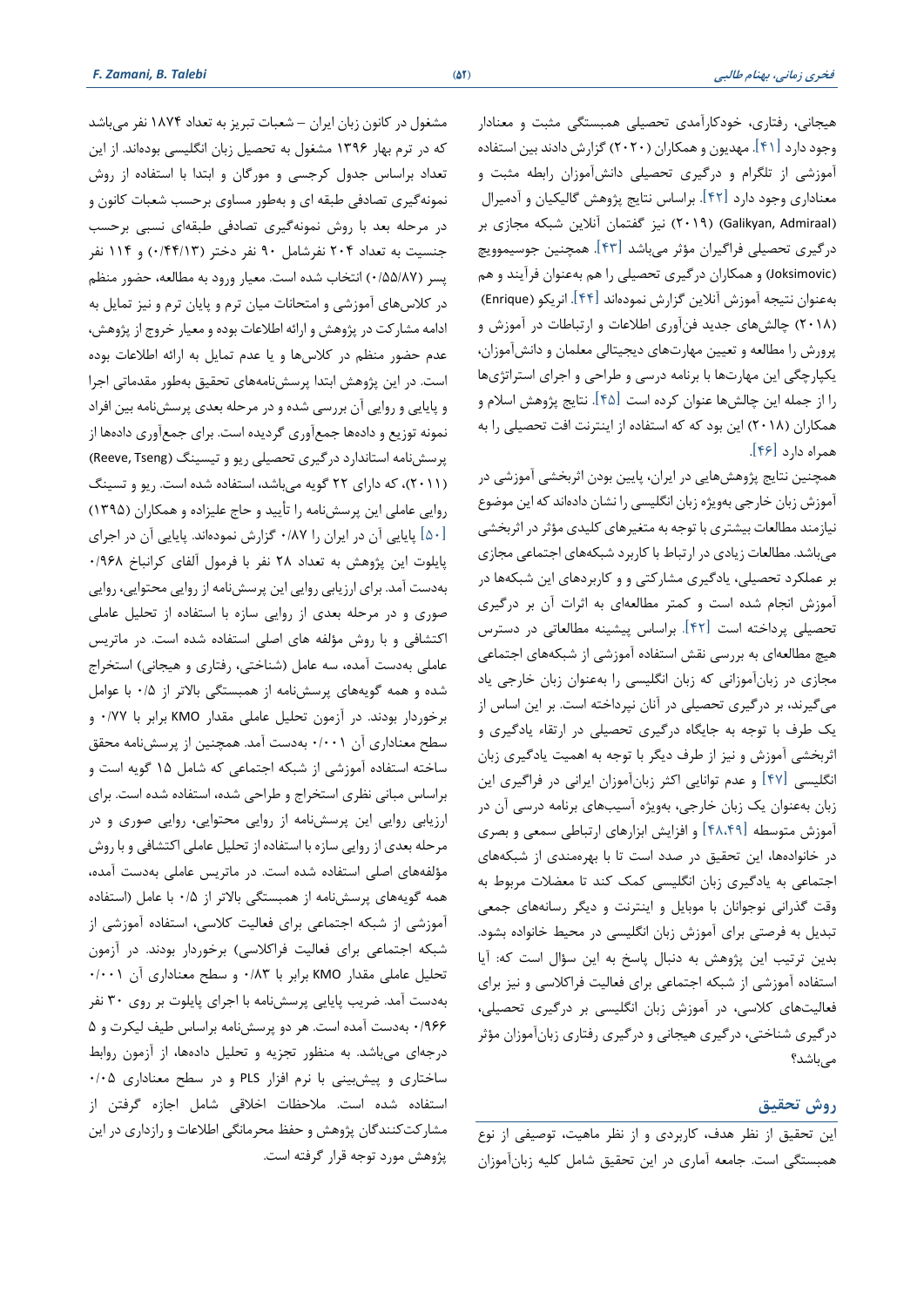#### **نتایج و بحث**

براساس داده های توصیفی حاصل از پژوهش، تعداد 90 نفر دختر )0/44/13( و 114 نفر پسر )0/55/87( مورد مطالعه قرار گرفته است. در بین دختران مورد مطالعه 12 نفر 14-16 ساله، 43 نفر 16-18 ساله، 19 نفر 18-22 ساله و 16 نفر 22-40 ساله بوده اند. در بین پسران مورد مطالعه 15 نفر 14-16 ساله، 62 نفر 16-18 ساله، 28 نفر 18-22 ساله و 9 نفر 22-40 ساله بوده اند. در مجموع 27 نفر 14-16ساله، 105 نفر 18-16 ساله، 47 نفر 18-22ساله و 25 نفر 22-40 ساله مورد مطالعه قرار گرفتهاند. شاخص های توصیفی متغیرهای پژوهش با استفاده از نرم افزار SPSS برآورد و درجدول (١) ارائه شدهاند.

جدول :1 جدول شاخصهای توصیفی درگیر ی تحصیلی و استفاده آموزشی از شبکه اجتماعی

Table 1: Descriptive statistics of academic engagement and educational use of virtual social network

| Variable                                         | SD<br>± Mean     | Max | М<br>i      |
|--------------------------------------------------|------------------|-----|-------------|
| Academic engagement                              | $93.82 \pm 14.2$ | 110 | n<br>2<br>2 |
| Behavioral engagement                            | $30.27 \pm 4.41$ | 35  | 7           |
| Emotional engagement                             | $33.8 \pm 5.8$   | 40  | 8           |
| Cognitive engagement                             | $29.57 \pm 5.47$ | 35  | 7           |
| Social network use for class activities          | $22.97 \pm 9.7$  | 40  | 8           |
| Social network use for extra class<br>activities | $33.38 \pm 8.95$ | 35  |             |

براساس جدول 1 میانگین درگیری تحصیلی ،14/93±2/82 میانگین در گیری رفتاری ۳۰/۲۷±۴٫۴۱، میانگین در گیری هیجانی ۵/۸±۳۳/۸، میانگین درگیری شناختی ±29/57 ،5/47 میانگین استفاده آموزشی از شبکه اجتماعی برای فعالیت کلاسی ۲۲/۹۷±۹/۷، میانگین استفاده آموزشی از شبکه اجتماعی برای فعالیت فراکالسی ±33/38 8/95 میباشد.

استفاده از نرمافزار PLS برای پیش بینی در گیری تحصیلی و ابعاد آن در زبان آموزان براساس میزان استفاده آموزشی آنان از شبکه اجتماعی برای فعالیت کلاسی و فعالیتهای فراکلاسی، نتایج زیر را نشان داد:

میزان استفاده آموزشی زبانآموزان از شبکه اجتماعی برای فعالیت کالسی بر درگیری تحصیلی؛ درگیری رفتاری و درگیری هیجانی آنان مؤثر می باشد.

میزان استفاده آموزشی زبان آموزان از شبکه اجتماعی برای فعالیت فراکالسی بر درگیری تحصیلی و درگیری هیجانی آنان مؤثر است. براساس نتایج جدول 2 میزان استفاده آموزشی زبان آموزان از شبکه اجتماعی برای فعالیت کلاسی با بیشترین مقدار ضریب مسیر (۰/٢۵) باالترین تأثیر را بر درگیری تحصیلی دارد. همچنین میزان استفاده آموزشی زبانآموزان از شبکه اجتماعی برای فعالیت کلاسی با مقدار ضریب مسیر )0/24( بر درگیری رفتاری مؤثر میباشد. میزان استفاده آموزشی زبان آموزان از شبکه اجتماعی برای فعالیت فراکالسی با

بیشترین مقدار ضریب مسیر )/24 0( باالترین تأثیر را بر درگیری هیجانی دارد. با توجه به ضریب تعیین تصحیح شده می توان تغییرات درگیری تحصیلی را براساس میزان استفاده آموزشی زبان آموزان از شبکه اجتماعی 0/17 پیش بینی نمود.

براساس شکل ۱ ضرایب مسیر و سطح معناداری (شکل ۱) میزان استفاده آموزشی زبان آموزان از شبکه اجتماعی برای فعالیت کالسی و فعالیت فراکالسی بر درگیر ی تحصیلی و درگیری هیجانی در سطح معنادار ی کمتر از 0/05 نقش مؤثری دارد و نیز میزان استفاده آموزشی زبانآموزان از شبکه اجتماعی برای فعالیت کلاسی بر درگیری هیجانی و درگیری رفتاری در سطح معناداری کمتر از 0/05 مؤثر میباشد. با توجه به سطح معناداری باالتر از 0/05 در ضریب مسیر میزان استفاده آموزشی زبانآموزان از شبکه اجتماعی برای فعالیت کلاسی بر درگیری شناختی و نیز ضریب مسیر میزان استفاده آموزشی زبانآموزان از شبکه اجتماعی برای فعالیت فراکلاسی بر درگیری شناختی و رفتاری، میزان استفاده آموزشی زبانآموزان از شبکه اجتماعی برا ی فعالیت کالسی بر درگیری شناختی و نیز میزان استفاده آموزشی زبان آموزان از شبکه اجتماعی برای فعالیت فراکلاسی بر درگیری رفتاری و درگیری شناختی تأثیر معناداری ندارد.

براساس شکل 2 با توجه به مقدار ضریب تعیین تصحیح شده، میزان درگیری تحصیلی و درگیری ه یجانی زبانآموزان براساس استفاده آموزشی آنان از شبکه اجتماعی به ترتیب 0/17 و 0/16میباشد. با توجه به نتایج به دست آمده، درگیری تحصیلی زبان آموزان براساس میزان استفاده آموزشی آنان از شبکههای اجتماعی برا ی فعالیت های کلاسی و فراکلاسی در آموزش زبان در کانون زبان ایران شعبه تبریز قابل پیش بینی است و به عبارتی میزان استفاده آموزشی زبان آموزان از شبکه های اجتماعی برای فعالیت های کالسی و فراکالسی بر درگیری تحصیلی آنان مؤثر میباشد. نتیجه حاصل با مطالعات زارعی زوارکی و قربانی ]51[، دیوگ و همکاران ]37[ ، کولورو و وارگوس ]36[ ،کریشنر و کارپینسکی  $\mathsf{I}\mathfrak{r}$ ا، انریکو  $\mathsf{I}\mathfrak{r}$ ا و تیان (Tian) و همکاران  $\mathsf{I}\mathfrak{r}$ همچنین با نتایج پژوهش های علیجان نوده پشنگی و همکاران ]52[، دوتا )Duta )و همکاران ]53[، هارفیت )Harfitt )و همکاران ]54[ در ارتباط با اثربخشی فنآور ی های نوی ن در تدریس همسو، و با نتایج پژوهش های فلیزونی و گودو ی ]35[ ناهمسو است. نتایج پژوهش هارون و همکاران )2017( نیز نشان دهنده ارتقاء کنش متقابل فراگیران با مربیان، همکلاسیها، محتوای درسی در یادگیری مجازی است [۵۵]. در تبیین این یافته میتوان گفت که با حفظ توجه به نقش کلیدی معلمان در ارتقاء درگ یری تحصیلی در فراگیران ]56[ و نیز نقش فعالیتهای کالسی در ارتقاء درگیری و انگیزه تحصیلی نوجوانان ]57[ گسترش فناوری های اطالعات و ارتباطات زمینههای مناسبی را برا ی تعامالت برخط فراگیران و مدرسان، فراگیران با همدیگر و فراگیران با برنامه درسی در فرآیند یاددهی – یادگیری فراهم نموده است و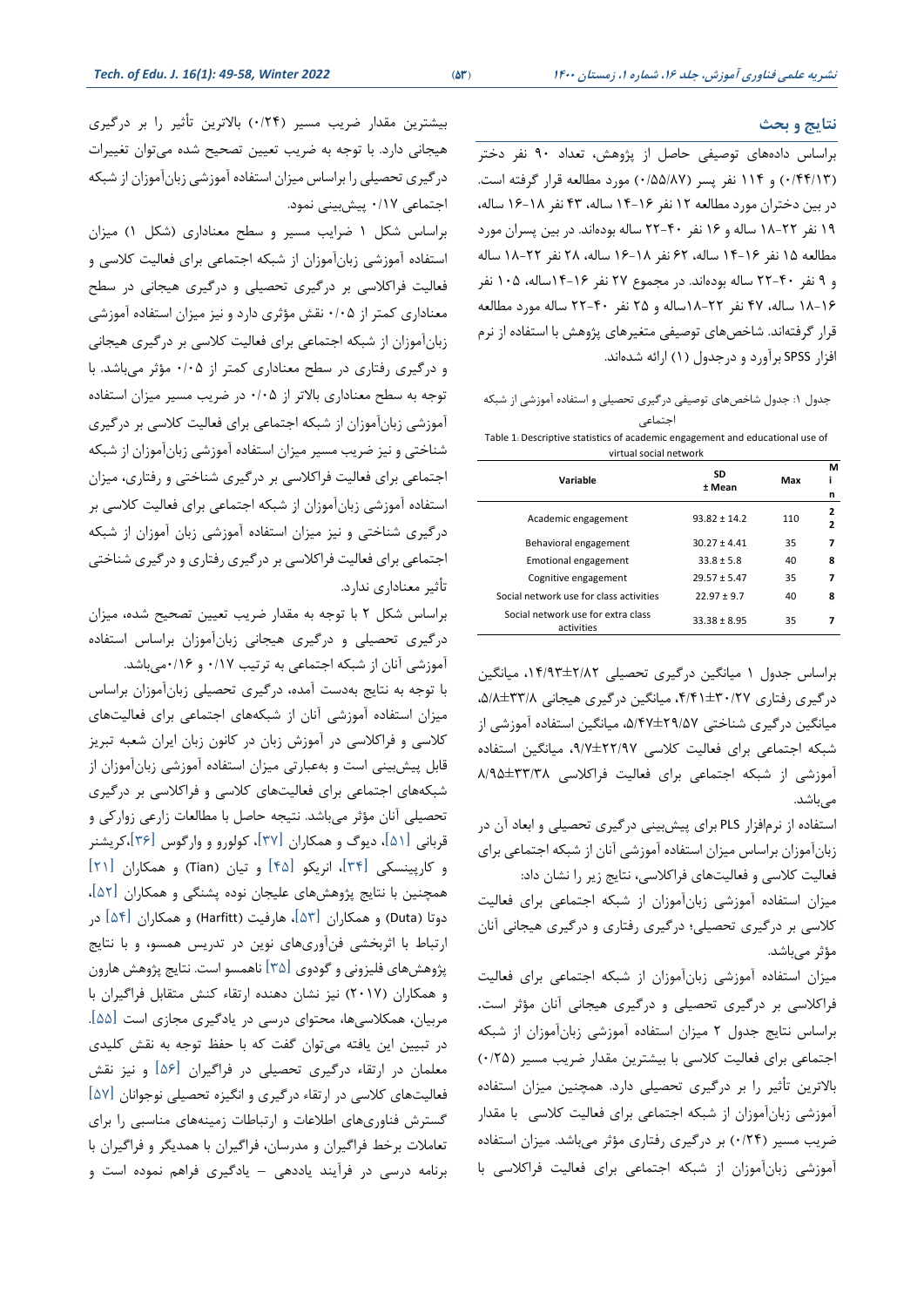شبکه های اجتماعی مجازی در واقع منبعی برای یادگیری ]58[ و عامل مؤثری برای در گیری و تعاملات علمی  $\lceil\Delta$ ا میباشند که میتوانند نقش مؤثری در آموزش  $[s\cdot]$  و ارتقاء درگیری تحصیلی دانشآموزان ایفا نمایند. شبکه های آموزش مجاز ی بخشی از عملکرد تحصیلی، درگ یری تحصیلی و یادگیری مشارکتی در دانش آموزان را تبیین می نماید و موجب بهبودی روابط دانش آموز و معلم نیز میباشد [۶۱]. امروزه شیوع همه گیر بیماری کووید ،19 استفاده فراگیرتر از شبکه های

مجازی در آموزش را به دنبال دارد و تنظیمات جدید در شبکه های آموزشی توانسته است درگیر ی تحصیلی فراگیران را به طور مستمر ارتقاء داده و حفظ نماید ] 62[.

در این میان استفاده دانش آموزان دارای وضعیت تحصیلی بالاتر از متوسط از شبکههای اجتماعی مجازی، درگیری تحصیلی بیشتر و مفیدتری را برای آنان فراهم خواهد ساخت؛ درحالیکه استفاده دانش آموزان دارا ی وضعیت تحصیلی متوسط و ضعیف می تواند مشکل زا بوده و درگیر ی تحصیلی آنان را کاهش دهد ]63[. در این ارتباط شبکه های اجتماعی مجازی همچون تلگرام، واتساپ، اینستاگرام و ... فضای فراگیرتر و عمومیتری را برای انواع ارتباطات فراهم نموده است که آموزش زبان انگلیسی نیز یکی از مناسبت های کاربرد شبکه های مجازی اجتماعی در آموزش می باشد.

|  | جدول ۲: نتایج آزمون پیشبینی درگیری تحصیلی براساس استفاده آموزشی از شبکه اجتماعی |  |  |  |  |  |
|--|---------------------------------------------------------------------------------|--|--|--|--|--|
|  |                                                                                 |  |  |  |  |  |

| Table 2: Results of predicting academic engagement test based on educational use of social network |                     |                         |                         |                                 |                        |  |  |  |  |
|----------------------------------------------------------------------------------------------------|---------------------|-------------------------|-------------------------|---------------------------------|------------------------|--|--|--|--|
| Variables                                                                                          | Values              | Emotional<br>engagement | Cognitive<br>engagement | <b>Behavioral</b><br>engagement | Academic<br>engagement |  |  |  |  |
| Social network use for extra class activities                                                      | path coefficient    | 0.24                    | 0.14                    | 0.15                            | 0.2                    |  |  |  |  |
| Social network use for class activities                                                            |                     | 0.2                     | 0.17                    | 0.24                            | 0.25                   |  |  |  |  |
| Social network use for extra class activities                                                      | <b>Total effect</b> | 0.24                    | 0.14                    | 0.15                            | 0.2                    |  |  |  |  |
| Social network use for class activities                                                            |                     | 0.2                     | 0.17                    | 0.24                            | 0.25                   |  |  |  |  |
| Social network use for extra class activities                                                      | T value             | 2.68                    | 1.57                    | 1.37                            | 2.2                    |  |  |  |  |
| Social network use for class activities                                                            |                     | 2.49                    | 1.92                    | 2.37                            | 3.06                   |  |  |  |  |
| Social network use for extra class activities                                                      | P value             | 0.007                   | 0.11                    | 0.17                            | 0.02                   |  |  |  |  |
| Social network use for class activities                                                            |                     | 0.01                    | 0.055                   | 0.02                            | 0.002                  |  |  |  |  |
|                                                                                                    | $R^2$               |                         |                         |                                 | 0.18                   |  |  |  |  |
|                                                                                                    | $R2$ adiusted       |                         |                         |                                 | 0.172                  |  |  |  |  |







شکل ۲: ضرایب مسیر و ضرایب تعیین تصحیح شده بین متغیرهای پژوهش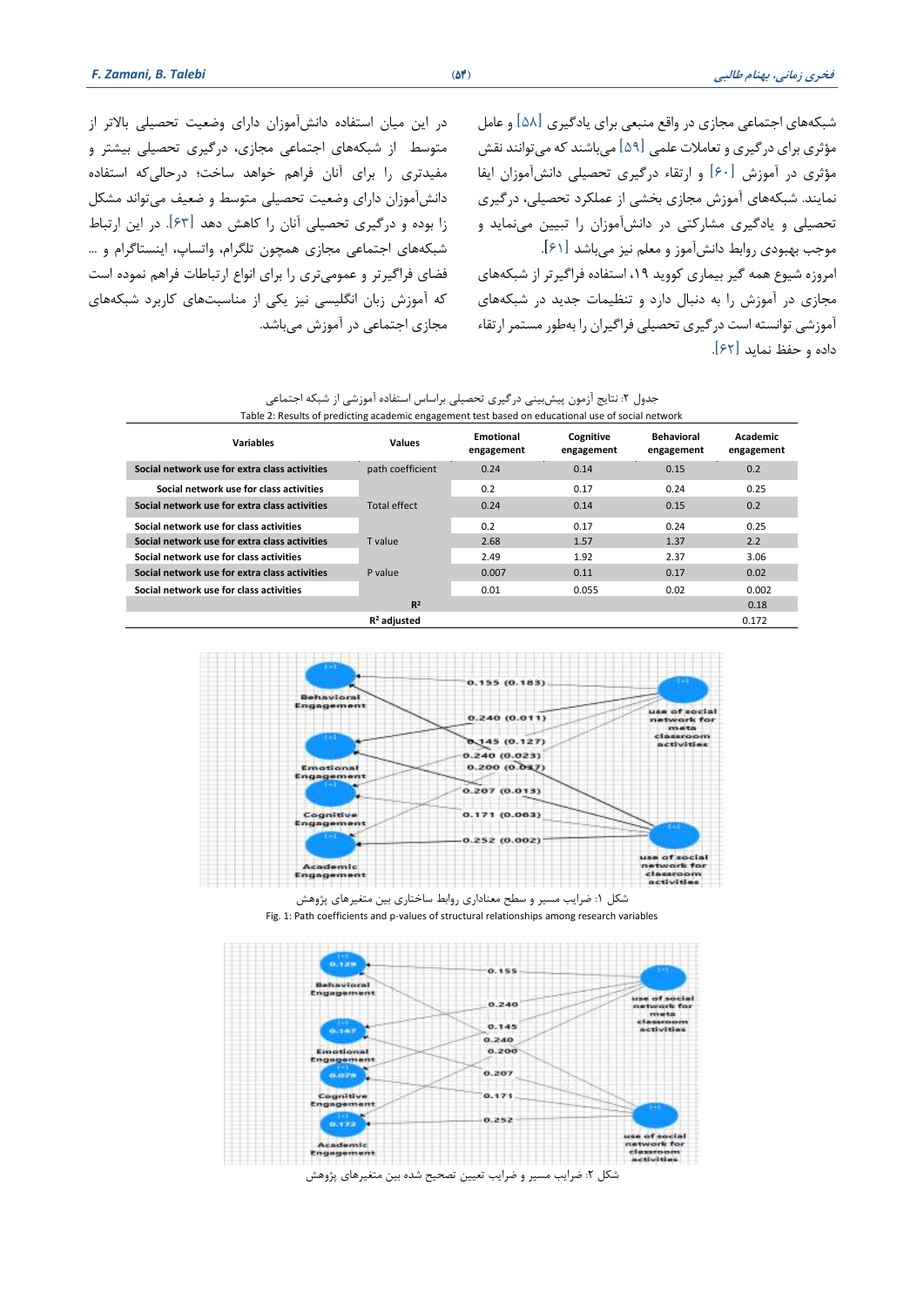# Fig. 2: Path coefficients and adjusted  $R^2$  coefficients among the research variables

[Journal of Medical Education Development. 2017;10](http://zums.ac.ir/edujournal/article-1-784-fa.html) (26):37-48. [Persian.](http://zums.ac.ir/edujournal/article-1-784-fa.html)

[\[4\] Rezapanah S and Ahmadi M .](https://www.sid.ir/fa/journal/ViewPaper.aspx?ID=258014‎) [The compare of [constructivism based virtual learning affect on cognitive](https://www.sid.ir/fa/journal/ViewPaper.aspx?ID=258014‎)  [performance in students\]. Information Communication](https://www.sid.ir/fa/journal/ViewPaper.aspx?ID=258014‎)  [Technology.](https://www.sid.ir/fa/journal/ViewPaper.aspx?ID=258014‎) 2015; 327-344. Persian.

[5] Tabatabai S. [Necessity of designing a national model of [foresight-based policy-making in medical education\].](https://doi.org/10.5812/sdme.67446‎) Strides [Dev Med Educ. 2017; 14\(3\).](https://doi.org/10.5812/sdme.67446‎) Persian.

[\[6\] Najafi Ghezeljeh T, Mohammad Aliha J, Haghani H, Javadi](https://doi.org/10.1016/j.nedt.2018.12.001‎) N. [Effect of education using the virtual social network on the](https://doi.org/10.1016/j.nedt.2018.12.001‎)  [knowledge and attitude of emergency nurses of disaster](https://doi.org/10.1016/j.nedt.2018.12.001‎)  [preparedness: A quasi-experiment study. Nurse Education](https://doi.org/10.1016/j.nedt.2018.12.001‎)  [Today. 2019;](https://doi.org/10.1016/j.nedt.2018.12.001‎) 73: 88-93.

[7] Fonseca D, Villagrasa [S, Martí N, Redondo E, Sánchez A.](https://doi.org/10.1016/j.sbspro.2013.10.040.‎)  [Visualization methods in architecture education using 3D virtual](https://doi.org/10.1016/j.sbspro.2013.10.040.‎)  [models and augmented reality in mobile and social networks.](https://doi.org/10.1016/j.sbspro.2013.10.040.‎)  Procedia - [Social and Behavioral Sciences. 2013;](https://doi.org/10.1016/j.sbspro.2013.10.040.‎) 93: 1337-1343.

[\[8\] Lacka E, Wong TC, Haddoud MY. Can digital technologies](https://doi.org/10.1016/j.compedu.2020.104099.‎)  [improve students' efficiency? Exploring the role of Virtual](https://doi.org/10.1016/j.compedu.2020.104099.‎)  [Learning Environment and Social Media use in Higher](https://doi.org/10.1016/j.compedu.2020.104099.‎)  [Education. Computers & Education. 2021;163.](https://doi.org/10.1016/j.compedu.2020.104099.‎)

[\[9\] Rivas A, González-Briones A, Hernández G, Prieto J, Chamoso](https://doi.org/10.1016/j.neucom.2020.02.125.‎) [P. Artificial neural network analysis of the academic](https://doi.org/10.1016/j.neucom.2020.02.125.‎)  [performance of students in virtual learning environments.](https://doi.org/10.1016/j.neucom.2020.02.125.‎)  [Neurocomputing. 2021;](https://doi.org/10.1016/j.neucom.2020.02.125.‎) 423: 713-720.

[\[10\] Rasheed MI, Malik MJ, Pitafi AH, Iqbal J, Anser MK, Abbas](https://doi.org/10.1016/j.compedu.2020.104002.‎)  [M. Usage of social media, student engagement, and creativity:](https://doi.org/10.1016/j.compedu.2020.104002.‎)  [The role of knowledge sharing behavior and cyberbullying.](https://doi.org/10.1016/j.compedu.2020.104002.‎)  [Computers & Education. 2020;](https://doi.org/10.1016/j.compedu.2020.104002.‎) 159.

[\[11\] Dargahi, H, Hamouzadeh](http://payavard.tums.ac.ir/article-1-98-fa.html.‎) P, Sadeghifar J, Raadabadi M, Roshani M, Salimi M and Soltanzadeh [P. \[Criteria assessment of](http://payavard.tums.ac.ir/article-1-98-fa.html.‎)  [a expect teacher for effective teaching\].](http://payavard.tums.ac.ir/article-1-98-fa.html.‎) Payavard Salamat. [2011: 4 \(3\)](http://payavard.tums.ac.ir/article-1-98-fa.html.‎) 91-98. Persian.

[12] Duta N, Tomoaica E [and Georgeta P. Desirable](http://dx.doi.org/https:/doi.org/10.1016/j.sbspro.2015.07.383.‎)  characteristics defining to [describe an effective teacher.](http://dx.doi.org/https:/doi.org/10.1016/j.sbspro.2015.07.383.‎) Procedia - [Social and Behavioral Sciences.](http://dx.doi.org/https:/doi.org/10.1016/j.sbspro.2015.07.383.‎) 2015; 197: 1223- [1229.](http://dx.doi.org/https:/doi.org/10.1016/j.sbspro.2015.07.383.‎)

[\[13\] Javadinia, S](http://ijme.mui.ac.ir/article-1-1994-en.html.‎) A, Erfanian M, Abedini M and Bijari B. [The [effects of social networks on academic achievement of](http://ijme.mui.ac.ir/article-1-1994-en.html.‎)  [students, a study in Birjand university of medical sciences\].](http://ijme.mui.ac.ir/article-1-1994-en.html.‎) [Iranian Journal of Medical Education](http://ijme.mui.ac.ir/article-1-1994-en.html.‎) . 2012;12(8): 598-606. [Persian.](http://ijme.mui.ac.ir/article-1-1994-en.html.‎)

[\[14\] Asadi M, Gholami K and Bolandhematan](http://dx.doi.org/10.22051/jontoe.2015.393.‎) K. The crucial [components and factors of effective teaching: Kordestan](http://dx.doi.org/10.22051/jontoe.2015.393.‎)  [university students and faculty members' perspectives. New](http://dx.doi.org/10.22051/jontoe.2015.393.‎)  [Educatin Thinks.](http://dx.doi.org/10.22051/jontoe.2015.393.‎) 2015; 11(1): pp.123-49. Persian.

در تبیین یافتههای این پژوهش نیز براساس این مناسبت مؤثر شبکه های اجتماعی مجاز ی در اثربخشی فرآیند یاددهی – یادگیر ی و درگیری تحصیلی، می توان گفت شبکه های اجتماعی مجاز ی از نوعی تازگی و چالش اجتماعی نوین برای دانشآموزان و زبانآموزان برخوردار است و این تازگی موجب برانگیختگی تحصیلی شده و چالش های نوینی را برای زبانآموزان به همراه دارد. انگیزه مضاعف زبانآموزان برای پشت سر گذاشتن موفق این چالش نوین در کنار چالش های مرتبط با موفقیت تحصیلی میتواند عامل اثرگذار و تعیینکنندهای در ارتقاء درگیری تحصیلی زبانآموزان باشد. براساس آنچه در نتایج تحقیق بهدست آمد، همسو با نتایج پیشنهاد میشود تا والدین شبکه های مفید را برا ی فرزندان معرفی کنند. مربیان در تشکیل گروها و تهیه مطالب برای آن و مدیریت آنها بکوشند. والدین و مربیان به معرفی کانال های مفید اقدام کرده و با همکاری دانش آموزان درگیر مطالب شوند. کارگاههای علمی جهت بهرهمندی فراگیران تشکیل و فرهنگ استفاده از شبکههای اجتماعی در اختیار آنان قرار گیرد . براساس یافته های پژوهش به محققان آتی پیشنهاد می گردد: راهکارهای عملیاتی مؤثر بر بهرهوری آموزشی شبکه های اجتماعی در آموزش زبان انگلیسی و نیز امکان استفاده از شبکههای اجتماعی در سا یر انواع آموزش های رسمی مانند: مدارس و یا آموزش کارکنان را مورد پژوهش قرار دهند.

### **تشکر و قدردانی**

این مقاله برگرفته از پایان نامه کارشناسی ارشد علوم تربیتی در دانشگاه آزاد اسالمی واحد تبریز با کد 01020621952002 می باشد و بر این اساس از همکاران دانشگاه آزاد اسلامی واحد تبریز و نیز شعبات کانون زبان ایران در تبریز که در گردآوری دادههای پژوهش همکاری نموده اند قدردانی می گردد.

# **تعارض منافع**  »هیچگونه تعارض منافع توسط نویسندگان بیان نشده است.«

## **مراجع**

[\[1\] Van de Belt TH, Engelen LJ, Berben SAA, Teerenstra S,](http://www.ncbi.nlm.nih.gov/pmc/articles/PMC3806385/‎)  [Samsom M, Schoonhoven L. Internet and social media for](http://www.ncbi.nlm.nih.gov/pmc/articles/PMC3806385/‎)  [health-related information and communication in health care:](http://www.ncbi.nlm.nih.gov/pmc/articles/PMC3806385/‎)  [Preferences of the dutch general population. Journal of Medical](http://www.ncbi.nlm.nih.gov/pmc/articles/PMC3806385/‎)  [Internet Research. 2013;15\(10\):](http://www.ncbi.nlm.nih.gov/pmc/articles/PMC3806385/‎) 220.

[\[2\] Aresti-Bartolome N, Garcia-Zapirain B. Technologies as](http://www.mdpi.com/1660-4601/11/8/7767%20‎)  [support tools for persons with autistic spectrum disorder: A](http://www.mdpi.com/1660-4601/11/8/7767%20‎)  [systematic review. International Journal of Environmental](http://www.mdpi.com/1660-4601/11/8/7767%20‎)  [Research and Public Health. 2014;11\(8\).](http://www.mdpi.com/1660-4601/11/8/7767%20‎)

[3] Seyedian, M and salehi [L. \[Psychometric evaluation of the e](http://zums.ac.ir/edujournal/article-1-784-fa.html)[learning acceptance scale among virtual education students of](http://zums.ac.ir/edujournal/article-1-784-fa.html)  [the universities of medical sciences in Tehran province, Iran\].](http://zums.ac.ir/edujournal/article-1-784-fa.html)

**نتیجهگیری**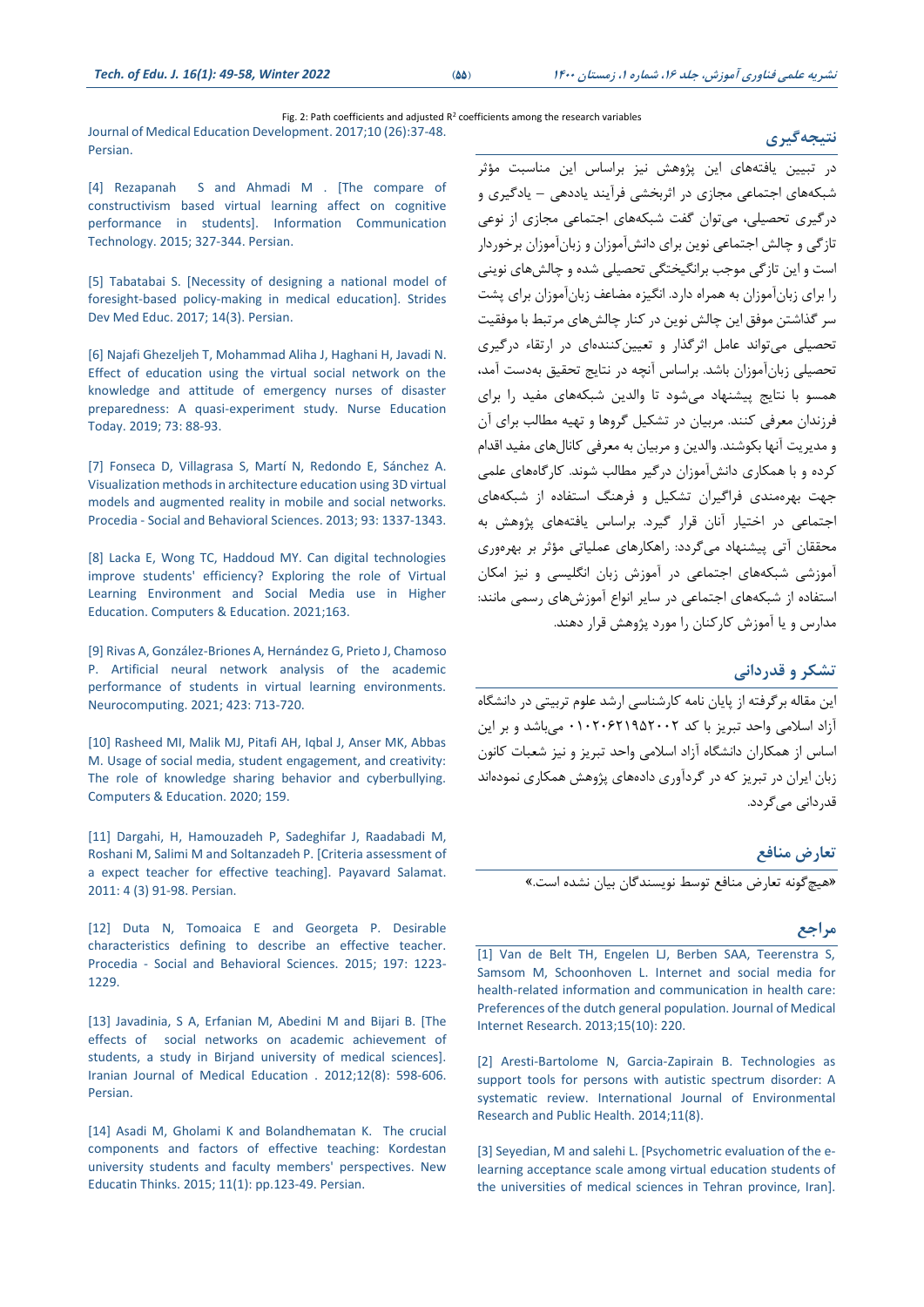[educational outcomes in a university gateway course. Frontiers](https://www.frontiersin.org/article/10.3389/fpsyg.2017.00994‎)  in Psychology. 2017; [8. doi:10.3389/fpsyg.2017.00994.](https://www.frontiersin.org/article/10.3389/fpsyg.2017.00994‎)

[27] Wang M-T, Degol J. [Knowledge and research needs in](https://doi.org/10.1111/cdep.12073.‎)  [student engagement. Child Development Perspectives.](https://doi.org/10.1111/cdep.12073.‎)  [2014;8\(3\):137-143.](https://doi.org/10.1111/cdep.12073.‎)

[28] [Wang J, Liu RD, Ding Y, Xu L, Liu Y, Zhen R. Teacher's](https://doi.org/10.3389/fpsyg.2017.01006.‎)  [autonomy support and engagement in math: Multiple](https://doi.org/10.3389/fpsyg.2017.01006.‎)  [mediating roles of self-efficacy, intrinsic value, and boredom.](https://doi.org/10.3389/fpsyg.2017.01006.‎)  [Frontiers in Psychology. 2017;\(8\).](https://doi.org/10.3389/fpsyg.2017.01006.‎)

[29] Guthrie JT, Klauda SL. Effects of classroom practices on [reading comprehension, engagement, and motivations for](http://dx.doi.org/10.1002/rrq.81)  [adolescents. Reading Research Quarterly. 2014;](http://dx.doi.org/10.1002/rrq.81) 49(4): 387-416.

[\[30\] Bijari B, Javadinia SA, Erfanian M, Abedini M, Abassi A. The](http://www.sciencedirect.com/science/article/pii/S1877042813010501‎)  [impact of virtual social networks on s](http://www.sciencedirect.com/science/article/pii/S1877042813010501‎)tudents' academic [achievement in Birjand university of medical sciences in east](http://www.sciencedirect.com/science/article/pii/S1877042813010501‎)  Iran. Procedia - [Social and Behavioral Sciences. 2013;](http://www.sciencedirect.com/science/article/pii/S1877042813010501‎) 83: 103- [106.](http://www.sciencedirect.com/science/article/pii/S1877042813010501‎)

[\[31\] Hughes J. Teacher-student relationships and school](https://doi.org/10.1080/14616734.2012.672288.‎)  [adjustment: progress and remaining challenges. Attachment &](https://doi.org/10.1080/14616734.2012.672288.‎)  [Human Development. 2012;14\(3\):319-327.](https://doi.org/10.1080/14616734.2012.672288.‎)

[\[32\] Hughes J, Kwok O. Influence of student](https://doi.org/10.1037/0022-663.99.1.39.‎)–teacher and parent–[teacher relationships on lower achieving r](https://doi.org/10.1037/0022-663.99.1.39.‎)eaders' [engagement and achievement in the primary grades. Journal of](https://doi.org/10.1037/0022-663.99.1.39.‎)  [Educational Psychology. 2007;](https://doi.org/10.1037/0022-663.99.1.39.‎) 99(1): 39-51.

[\[33\] Joyce WN, Diana R, Inchul S, Troy JS. Acceptability of social](http://services.igi-global.com/resolvedoi/resolve.aspx?doi=10.4018/978-1-5225-2584-4.ch037‎)  [media use in out-of-class faculty-student engagement.](http://services.igi-global.com/resolvedoi/resolve.aspx?doi=10.4018/978-1-5225-2584-4.ch037‎) Student [engagement and participation: concepts, methodologies, tools,](http://services.igi-global.com/resolvedoi/resolve.aspx?doi=10.4018/978-1-5225-2584-4.ch037‎)  [and applications. Hershey, PA, USA: IGI Global; 2018. p. 733-](http://services.igi-global.com/resolvedoi/resolve.aspx?doi=10.4018/978-1-5225-2584-4.ch037‎) [752.](http://services.igi-global.com/resolvedoi/resolve.aspx?doi=10.4018/978-1-5225-2584-4.ch037‎)

[\[34\] Kirschner PA, Karpinski AC. Facebook](https://digitalcommons.kent.edu/flapubs/72.‎) and academic [performance. Computers in Human Behavior.](https://digitalcommons.kent.edu/flapubs/72.‎) 2010; 26(6): [1237-1245.](https://digitalcommons.kent.edu/flapubs/72.‎)

[35] Felisoni DD, Godoi [AS. Cell phone usage and academic](http://www.sciencedirect.com/science/article/pii/S0360131517302324‎)  [performance: An experiment. Computers & Education.](http://www.sciencedirect.com/science/article/pii/S0360131517302324‎)  [2018;117:175-187.](http://www.sciencedirect.com/science/article/pii/S0360131517302324‎)

[\[36\] Kolluru S, Varughese JT. Structured academic discussions](https://doi.org/10.1016/j.cptl.2016.11.022‎)  [through an online education-specific platform to improve](https://doi.org/10.1016/j.cptl.2016.11.022‎)  [Pharm.D. students learning outcomes. Currents in Pharmacy](https://doi.org/10.1016/j.cptl.2016.11.022‎)  [Teaching & Learning. 2017;](https://doi.org/10.1016/j.cptl.2016.11.022‎) 9(2):230-236.

[37] Diug [B, Kendal E, Ilic D. Evaluating the use of twitter as a](https://doi.org/10.4103/1357-6283.204216.%20‎)  [tool to increase engagement in medical education. Education](https://doi.org/10.4103/1357-6283.204216.%20‎)  for health *[in Abingdon, England](https://doi.org/10.4103/1357-6283.204216.%20‎)*. 2016; 29(3): 223-230.

[\[38\] Hamilton, Leslie A., Katie J. Suda, R. Eric Heidel, Sharon L. K.](http://dx.doi.org/https:/doi.org/10.1016/j.cptl.2020.01.026.‎)  [McDonough, Molly E. Hunt, and Andrea S. Franks. The role of](http://dx.doi.org/https:/doi.org/10.1016/j.cptl.2020.01.026.‎)  [online learning in pharmacy education: A nationwide survey of](http://dx.doi.org/https:/doi.org/10.1016/j.cptl.2020.01.026.‎)  [student pharmacists. Currents in Pharmacy Teaching and](http://dx.doi.org/https:/doi.org/10.1016/j.cptl.2020.01.026.‎)  [Learning. 2020;](http://dx.doi.org/https:/doi.org/10.1016/j.cptl.2020.01.026.‎) 12 (6): 614-625.

[\[15\] Button D, Harrington A, Belan](https://doi.org/10.1016/j.nedt.2013.05.002‎) I. E-learning & information [communication technology \(ICT\) in nursing education: A review](https://doi.org/10.1016/j.nedt.2013.05.002‎)  [of the literature. Nurse Education](https://doi.org/10.1016/j.nedt.2013.05.002‎) Today. 2014; 34(10): 1311- [1323.](https://doi.org/10.1016/j.nedt.2013.05.002‎)

[\[16\] Gormley GJ, Collins K, Boohan M, Bickle](https://doi.org/10.1080/01421590802334317‎) IC, Stevenson M. Is [there a place for e-learning in clinical skills? A survey of](https://doi.org/10.1080/01421590802334317‎)  [undergraduate medical students' experiences and attitudes.](https://doi.org/10.1080/01421590802334317‎)  Med Teach. [2009; 31\(1\): 6-12.](https://doi.org/10.1080/01421590802334317‎)

[\[17\] Tabatabaeian M, Kordi M, Dadgar S, Esmaeily H,](https://doi.org/10.4103/jehp.jehp_116_17‎)  [Khadivzadeh T. \[Comparing the effects of simulation-based](https://doi.org/10.4103/jehp.jehp_116_17‎)  [training, blended, and lecture on the simulated performance of](https://doi.org/10.4103/jehp.jehp_116_17‎)  [midwives in preeclampsia and eclampsia\]. J Educ Health](https://doi.org/10.4103/jehp.jehp_116_17‎)  [Promot.](https://doi.org/10.4103/jehp.jehp_116_17‎) 2018; 7. Persian.

[\[18\] Mohseni Tabrizi A,](https://www.sid.ir/fa/journal/ViewPaper.aspx?ID=200825‎) Hashemi MR. [Effect of internet on [students' social identity \(Case Study: Arak high schools\)\].](https://www.sid.ir/fa/journal/ViewPaper.aspx?ID=200825‎) Iranian [Journal of Social Development Studies.](https://www.sid.ir/fa/journal/ViewPaper.aspx?ID=200825‎) 2011; 3(2) :157-179. [Persian.](https://www.sid.ir/fa/journal/ViewPaper.aspx?ID=200825‎)

[\[19\] Li P, Nan Z, Yuchi Z, Qing X, Ruihong N](http://dx.doi.org/10.3389/fpsyg.2017.01703.‎) and Xiaoyi F. [Incremental theory of intelligence moderated the relationship](http://dx.doi.org/10.3389/fpsyg.2017.01703.‎)  [between prior achievement and school engagement in Chinese](http://dx.doi.org/10.3389/fpsyg.2017.01703.‎)  high school students. [Frontiers in Psychology. 2017;](http://dx.doi.org/10.3389/fpsyg.2017.01703.‎) 8.

[\[20\] Bakadorova O and Diana R. The interplay of s](http://dx.doi.org/10.3389/fpsyg.2017.02171.‎)Students' [school engagement, school self-concept and motivational](http://dx.doi.org/10.3389/fpsyg.2017.02171.‎)  [relations during adolescence.](http://dx.doi.org/10.3389/fpsyg.2017.02171.‎) Frontiers in Psychology. 2017; 8.

[\[21\] Tian Y, Bian Y, Han P, Gao F, Wang P. Class collective efficacy](http://www.ncbi.nlm.nih.gov/pmc/articles/PMC5513925/‎)  [and class size as moderators of the relationship between Junior](http://www.ncbi.nlm.nih.gov/pmc/articles/PMC5513925/‎)  middle school students' [externalizing behavior and academic](http://www.ncbi.nlm.nih.gov/pmc/articles/PMC5513925/‎)  [engagement: A multilevel study. Frontiers in Psychology.](http://www.ncbi.nlm.nih.gov/pmc/articles/PMC5513925/‎)  [2017;8\(1219\)](http://www.ncbi.nlm.nih.gov/pmc/articles/PMC5513925/‎)

[\[22\] Casuso-Holgado MJ, Cuesta-Vargas AI, Moreno-Morales N,](https://doi.org/10.1186/1472-6920-13-33‎)  [Labajos-Manzanares MT, Barón-López FJ, Vega-Cuesta M. The](https://doi.org/10.1186/1472-6920-13-33‎)  [association between academic engagement and achievement in](https://doi.org/10.1186/1472-6920-13-33‎)  [health sciences students. BMC Medical Education. 2013;](https://doi.org/10.1186/1472-6920-13-33‎) 13(1).

[23] Leal G, Edith B, Corona N, González C, [Ricardo Valenzuela](https://eric.ed.gov/?id=EJ1214398.‎)  J . Systematic mapping study [of academic engagement in](https://eric.ed.gov/?id=EJ1214398.‎)  MOOC. [International Review of Research in Open](https://eric.ed.gov/?id=EJ1214398.‎) and [Distributed Learning. 2019; 20 \(2\):113-139.](https://eric.ed.gov/?id=EJ1214398.‎)

[\[24\] Pablo Usán Supervía & Carlos Salavera Bordás](http://dx.doi.org/10.25115/ejrep.v17i47.1879.‎) (2019) [Academic performance, emotional intelligence and academic](http://dx.doi.org/10.25115/ejrep.v17i47.1879.‎)  [engagement in adolescents, Electronic Journal of Research in](http://dx.doi.org/10.25115/ejrep.v17i47.1879.‎)  [Educational Psychology, 17 \(1\), 5-26 ISSN:1696-2095. 2019. no.](http://dx.doi.org/10.25115/ejrep.v17i47.1879.‎)  [47.](http://dx.doi.org/10.25115/ejrep.v17i47.1879.‎)

[\[25\] Valle A, Regueiro B, Núñez JC, Rodríguez S, Piñeiro I, Rosário](http://www.ncbi.nlm.nih.gov/pmc/articles/PMC4814489/%20‎)  [P. Academic goals, student homework engagement, and](http://www.ncbi.nlm.nih.gov/pmc/articles/PMC4814489/%20‎)  [academic achievement in elementary school. Frontiers in](http://www.ncbi.nlm.nih.gov/pmc/articles/PMC4814489/%20‎)  Psychology. 2016; 7. [doi:10.3389/fpsyg.2016.00463.](http://www.ncbi.nlm.nih.gov/pmc/articles/PMC4814489/%20‎)

[\[26\] Shernof DJ, Ruzek EA, Sannella](https://www.frontiersin.org/article/10.3389/fpsyg.2017.00994‎) AJ, Schorr RY, Sanchez-Wall [L, Bressler DM. Student engagement as a general factor of](https://www.frontiersin.org/article/10.3389/fpsyg.2017.00994‎)  [classroom experience: associations with student practices and](https://www.frontiersin.org/article/10.3389/fpsyg.2017.00994‎)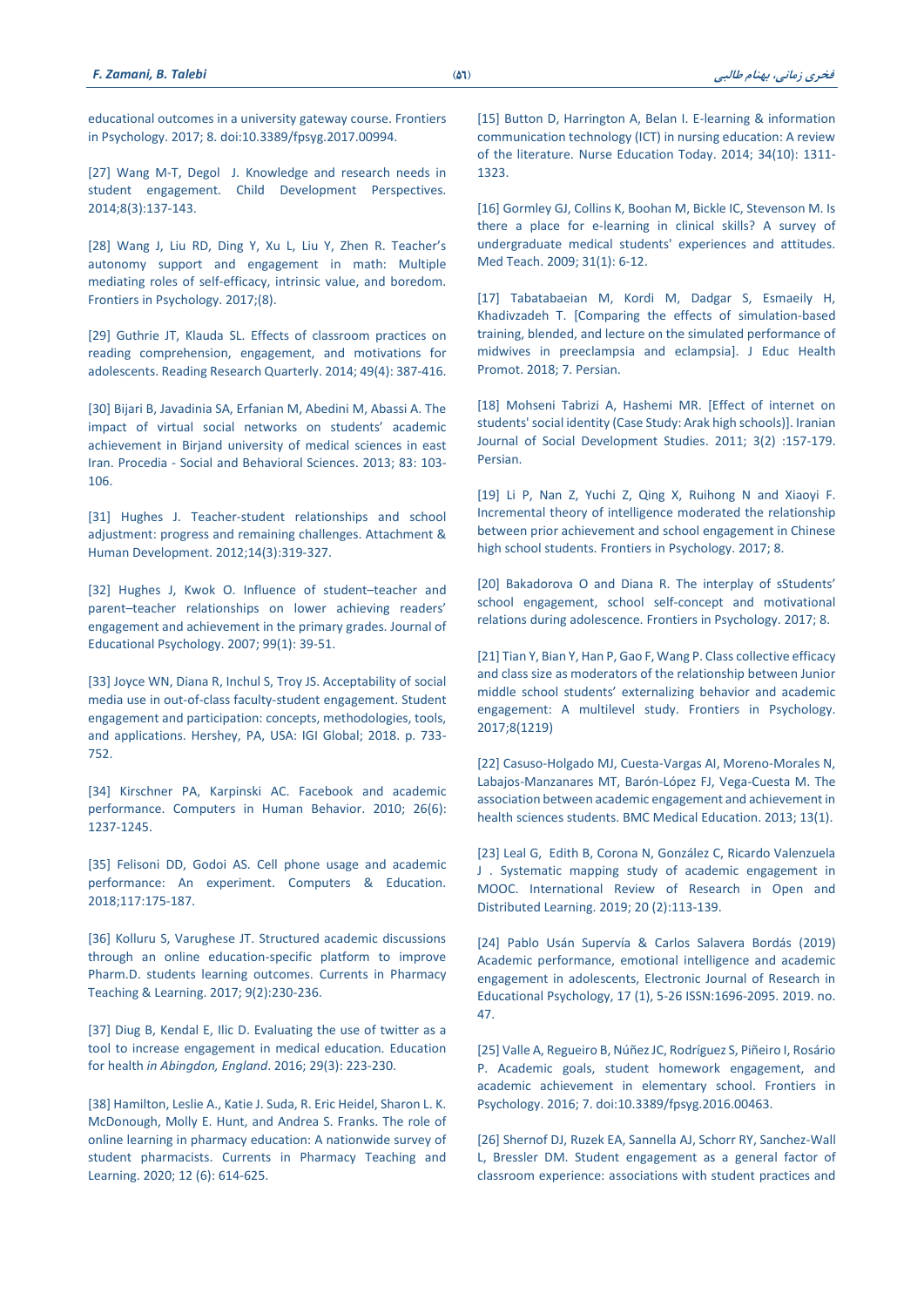[\[50\] Hajializadeh K. \[Evaluation of the psychometric properties](https://doi.org/10.22054/jem.2017.17317.1445‎)  [of the academic engagement questionnaire among high school](https://doi.org/10.22054/jem.2017.17317.1445‎)  students]. Quarterly of [Educational Measurement. 2016;](https://doi.org/10.22054/jem.2017.17317.1445‎) 6(24): 83-102. [Persian.](https://doi.org/10.22054/jem.2017.17317.1445‎)

[\[51\] Zarei Z, Esmail, Ghorbani H. \[The effect of virtual social](https://doi.org/10.22054/jti.2015.1814‎)  [networks on students\]. English Learning Teaching and Learning](https://doi.org/10.22054/jti.2015.1814‎)  [Technology. 2015;](https://doi.org/10.22054/jti.2015.1814‎) 1(3): 23-36. Persian.

[\[52\] Alijan Nodeh Pashanghi M, Behranghi M, Abdollahi,](http://dx.doi.org/10.30473/etl.2018.5141‎) Zeinabadi H R. [\[The components of teaching leadership and](http://dx.doi.org/10.30473/etl.2018.5141‎)  [learning in high schools\]. Journal of Research in School and](http://dx.doi.org/10.30473/etl.2018.5141‎)  [Virtual Learning. 2018; 6\(2\): 65-80.](http://dx.doi.org/10.30473/etl.2018.5141‎) Persian.

[53] Duta [N, Georgeta P, Ion-Ovidiu P. The effective](http://dx.doi.org/https:/doi.org/10.1016/j.sbspro.2015.04.064.‎)  [communication in teaching. diagnostic study regarding the](http://dx.doi.org/https:/doi.org/10.1016/j.sbspro.2015.04.064.‎)  [academic learning motivation to students.](http://dx.doi.org/https:/doi.org/10.1016/j.sbspro.2015.04.064.‎) Procedia - Social and [Behavioral Sciences.](http://dx.doi.org/https:/doi.org/10.1016/j.sbspro.2015.04.064.‎) 2015; 186: 1007-1012.

[54] Harfitt, G, Dennis F, Tim L. [Promoting good practice in small](http://dx.doi.org/https:/doi.org/10.1016/j.ijer.2018.10.005.‎)  [classes: Lessons learnt from small class teaching professional](http://dx.doi.org/https:/doi.org/10.1016/j.ijer.2018.10.005.‎)  [development programs in Hong Kong.](http://dx.doi.org/https:/doi.org/10.1016/j.ijer.2018.10.005.‎) International Journal of [Educational Research. 2019;](http://dx.doi.org/https:/doi.org/10.1016/j.ijer.2018.10.005.‎) 96: 173-182.

[55] Haron H, Noor HNA, [Afdallyana H. A conceptual model](http://dx.doi.org/https:/doi.org/10.1016/j.procs.2017.10.046.‎)  [participatory engagement within e-learning community.](http://dx.doi.org/https:/doi.org/10.1016/j.procs.2017.10.046.‎) [Procedia Computer Science. 2017;](http://dx.doi.org/https:/doi.org/10.1016/j.procs.2017.10.046.‎) 116: 242-250.

[\[56\] Black, S. Teachers can engage disengaged students.](https://eric.ed.gov/?id=EJ740461‎) The [Education Digest. 2004;](https://eric.ed.gov/?id=EJ740461‎) 69(7): 39-44.

[57] Guthrie [J T. and Susan L K. Effects of classroom practices on](http://dx.doi.org/10.1002/rrq.81‎)  [reading comprehension, engagement, and motivations](http://dx.doi.org/10.1002/rrq.81‎) for [adolescents. Reading Research Quarterly. 2014;](http://dx.doi.org/10.1002/rrq.81‎) 49(4): 387-416.

[\[58\] Sutherland S, Jalali A. Social media](http://dx.doi.org/10.2147/AMEP.S112594‎‏.‏) as an open-learning [resource in medical education: current perspectives. Adv Med](http://dx.doi.org/10.2147/AMEP.S112594‎‏.‏)  [Educ Pract. 2017;](http://dx.doi.org/10.2147/AMEP.S112594‎‏.‏) 8(8): 369-375.

[\[59\] Howell EL, Nepper J, Brossard D, Xenos MA, Scheufele](http://dx.doi.org/10.1371/journal.pone.0216274‎‏.‏) DA. [Engagement present and future: Graduate student and faculty](http://dx.doi.org/10.1371/journal.pone.0216274‎‏.‏)  [perceptions of social media and the role of the public in science](http://dx.doi.org/10.1371/journal.pone.0216274‎‏.‏)  engagement. Plos [One. 2019; 14\(5\):1-20.](http://dx.doi.org/10.1371/journal.pone.0216274‎‏.‏)

[60] Chytas [D. Use of social media in anatomy education: A](http://dx.doi.org/10.1016/j.aanat.2018.10.004.‎)  [narrative review of the literature.](http://dx.doi.org/10.1016/j.aanat.2018.10.004.‎) Ann Anat. 2019; 221:165-172.

[\[61\] Alaslani K, Alandejani M. Identifying factors that influence](https://doi.org/10.1016/j.heliyon.2020.e03686.‎)  student's [performance through social networking sites: An](https://doi.org/10.1016/j.heliyon.2020.e03686.‎)  [exploratory case study. Heliyon. 2020;6\(4\).](https://doi.org/10.1016/j.heliyon.2020.e03686.‎)

[\[62\] Akande ON, Badmus TA, Akindele AT, Arulogun](https://doi.org/10.1016/j.dib.2020.105926‎) OT. Dataset [to support the adoption of social media and emerging](https://doi.org/10.1016/j.dib.2020.105926‎)  [technologies for students' continuous engagement.](https://doi.org/10.1016/j.dib.2020.105926‎) Data in [Brief. 2020;](https://doi.org/10.1016/j.dib.2020.105926‎) 31.

[\[63\] Bergdahl N, Nouri J, Fors U, Knutsson](https://doi.org/10.1016/j.compedu.2019.103783.‎) O. Engagement, [disengagement and performance when learning with](https://doi.org/10.1016/j.compedu.2019.103783.‎)  [technologies in upper secondary school. Computers &](https://doi.org/10.1016/j.compedu.2019.103783.‎)  [Education. 2020;](https://doi.org/10.1016/j.compedu.2019.103783.‎) 149.

[\[39\] Jaffar, A. A., & Eladl, M. A. \(2016\). Engagement patterns of](https://doi.org/10.4137/JMECD.S36646.‎)  [high and low academic performers on Facebook anatomy](https://doi.org/10.4137/JMECD.S36646.‎)  [pages. Journal of Medical Education and Curricular](https://doi.org/10.4137/JMECD.S36646.‎)  [Development. 2016; 3: 1-8.](https://doi.org/10.4137/JMECD.S36646.‎)

[\[40\] Walton JM, White J, Ross S. What's on your](http://dx.doi.org/10.3402/meo.v20.28708‎‏.‏) Facebook [profile? evaluation of an educational intervention to promote](http://dx.doi.org/10.3402/meo.v20.28708‎‏.‏)  [appropriate use of privacy settings by medical students on](http://dx.doi.org/10.3402/meo.v20.28708‎‏.‏)  [social networking sites. Med Educ Online. 2015;](http://dx.doi.org/10.3402/meo.v20.28708‎‏.‏) 20: 1-7.

[41] Samavi S Aa-W, Javdan [M, Ebrahimi K. Relationship](https://www.civilica.com/Paper-NCTMH01-NCTMH01_166.html.‎)  [between cognitive engagement, emotional engagement,](https://www.civilica.com/Paper-NCTMH01-NCTMH01_166.html.‎)  [behavioral engagement and academic self-efficacy with](https://www.civilica.com/Paper-NCTMH01-NCTMH01_166.html.‎)  [academic achievement. Third Millennium Conference and](https://www.civilica.com/Paper-NCTMH01-NCTMH01_166.html.‎)  [Human Sciences; 2015: Shiraz, Iran.](https://www.civilica.com/Paper-NCTMH01-NCTMH01_166.html.‎)

[\[42\] Mahdiuon R, Salimi G, Raeisy](doi:10.1007/s10639-019-10032-2.‎) L. Effect of social media on [academic engagement and performance: Perspective of](doi:10.1007/s10639-019-10032-2.‎)  [graduate students. Education and Information Technologies.](doi:10.1007/s10639-019-10032-2.‎)  2020; 25(4): [2427-2446.](doi:10.1007/s10639-019-10032-2.‎)

[43] Galikyan I, Admiraal [W. Students' engagement in](https://doi.org/10.1016/j.iheduc.2019.100692.‎)  [asynchronous online discussion: The relationship between](https://doi.org/10.1016/j.iheduc.2019.100692.‎)  [cognitive presence, learner prominence, and academic](https://doi.org/10.1016/j.iheduc.2019.100692.‎)  [performance. The Internet and Higher Education. 2019;](https://doi.org/10.1016/j.iheduc.2019.100692.‎) 43.

[\[44\] Joksimovic S, Poquet A, Kovanovic V, Dowell N, Millis](doi:%2010.3102/0034654317740335.‎) C, [Gasevic D, Brooks C. How do we model learning at scale? A](doi:%2010.3102/0034654317740335.‎)  [systematic review of research on MOOC. Review of Educational](doi:%2010.3102/0034654317740335.‎)  [Research. 2018; 88\(1\):](doi:%2010.3102/0034654317740335.‎) 43-86.

[\[45\] Enrique Hinostroza J. New challenges for ICT in education](https://doi.org/10.1007/978-3-319-67657-9_5‎)  [policies in developing countries: The need to account for the](https://doi.org/10.1007/978-3-319-67657-9_5‎)  [widespread use of ICT for teaching and learning outside the](https://doi.org/10.1007/978-3-319-67657-9_5‎)  [school. In: Lubin IA, editor. ICT-Supported Innovations in Small](https://doi.org/10.1007/978-3-319-67657-9_5‎)  [Countries and Developing Regions: Perspectives and](https://doi.org/10.1007/978-3-319-67657-9_5‎)  [Recommendations for International Education. Cham: Springer](https://doi.org/10.1007/978-3-319-67657-9_5‎)  [International Publishing; 2018. p. 99-119.](https://doi.org/10.1007/978-3-319-67657-9_5‎)

[\[46\] Islam S, Malik MI, Hussain S, Thursamy R, Shujahat](https://doi.org/10.1080/14659891.2017.1358305‎) M, [Sajjad M. Motives of excessive Internet use and its impact on](https://doi.org/10.1080/14659891.2017.1358305‎)  [the academic performance of business students in Pakistan.](https://doi.org/10.1080/14659891.2017.1358305‎)  [Journal of Substance Use. 2018;23\(1\):103-111.](https://doi.org/10.1080/14659891.2017.1358305‎)

[\[47\] Singh NK, Zhang S, Besmel P. Globalization and language](http://www.scielo.br/scielo.php?script=sci_arttext&pid=S1984-63982012000200007&nrm=iso‎)  [policies of multilingual societies: some case](http://www.scielo.br/scielo.php?script=sci_arttext&pid=S1984-63982012000200007&nrm=iso‎) studies of south [east Asia. Revista Brasileira de Linguística Aplicada. 2012;](http://www.scielo.br/scielo.php?script=sci_arttext&pid=S1984-63982012000200007&nrm=iso‎) 12: [349-380.](http://www.scielo.br/scielo.php?script=sci_arttext&pid=S1984-63982012000200007&nrm=iso‎)

[48] Ali Pour V, Bekan S and Moradi R. [Pathology and [qualitative study of English language in the curriculum of](http://dx.doi.org/10.22054%20/%20jep.2016.7386‎)  [secondary education based on the Vienna Schnet and Fantenay](http://dx.doi.org/10.22054%20/%20jep.2016.7386‎)  model]. [Quarterly Journal of Educational Psychology. 2016;](http://dx.doi.org/10.22054%20/%20jep.2016.7386‎) 12 (42) [pp.129-54.](http://dx.doi.org/10.22054%20/%20jep.2016.7386‎) Persian.

[49] Behroozi M, Amozghar A and Alipour Y. [Pathology of [English language teaching curriculum from the viewpoints of](http://www.sid.ir/Fa/Journal/ViewPaper.aspx?id=228501‎)  [teachers and secondary students\].](http://www.sid.ir/Fa/Journal/ViewPaper.aspx?id=228501‎) New Approach in [Educational Management. 2014; 2\(18\): pp.125-42. Persian.](http://www.sid.ir/Fa/Journal/ViewPaper.aspx?id=228501‎)